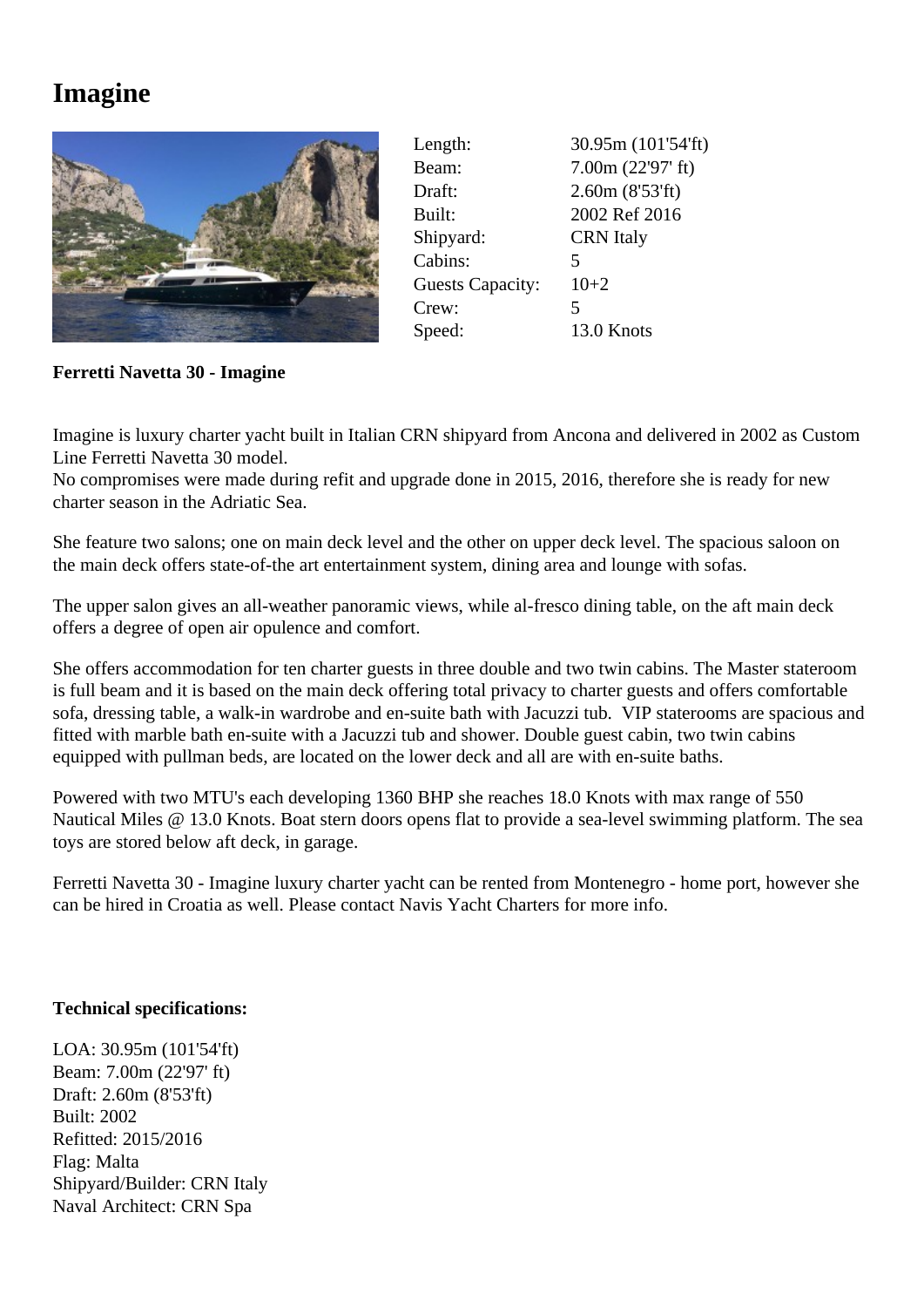Interior design: Zuccon International Class: RINA Type: Semi displacement motor yacht Hull + Superstructure: GRP GT: 184 T Engines: 2 x 1360 BHP MAN D2842 LE423 Generators: 2 x Kohler 33 kW Fuel Consumption: 240 liters/Hr Bow thruster: Yes Fuel capacity: 15.200 Elites Fresh-water capacity: 3.800 liters + Water makers Stabilization: Yes - Trac Air Condition: Entire Yacht with Individual Cabins Controls Cruise Speed: 13.0 Knots Top Speed: 18.0 Knots Range: 600(@ cruise speed of 13.0 Knots) Nm Guests: 10+2 Cabins:  $5$  (3 x double  $+ 2$  x twin cabins) Crew: 5 (sleep in separate crew quarters) WiFi/3G/LTE Swimming platform

Tenders & Sea Toys:

1 x Tender Avon with 60 BHP Engine 1 x Jet Ski Sea Doo Water Ski Doughnut Snorkeling gear Fishing gear Wii play station BBQ

Images